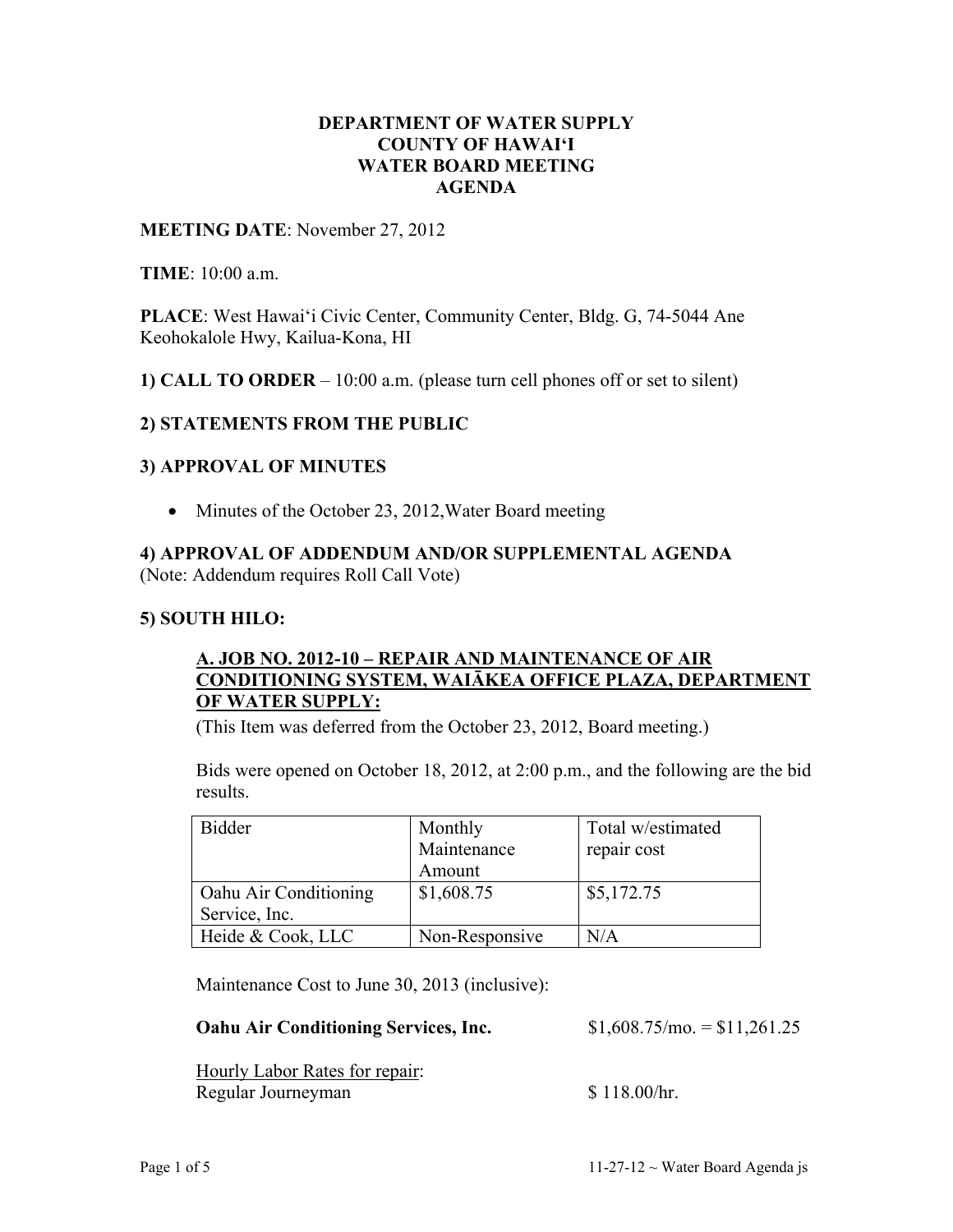| \$80.00/hr.  |
|--------------|
| \$118.00/hr. |
| \$80.00/hr.  |
| \$177.00/hr. |
| \$120.00/hr. |
|              |

Option Contract Year Monthly Maintenance Cost (July 1, 2013 – June 30, 2014): \$1,481.67/mo.

RECOMMENDATION: It is recommended that the Water Board award the contract for Maintenance Bid No. 2012-10, REPAIR AND MAINTENANCE OF AIR CONDITIONING SYSTEM, WAIĀKEA OFFICE PLAZA, DEPARTMENT OF WATER SUPPLY, to the lowest responsible bidder, Oahu Air Conditioning Services, Inc. for \$11,261.25, and the associated labor costs for repairs as necessary during the maintenance period. It is further recommended that either the Chairperson or Vice-Chairperson be authorized to sign the contract subject to review as to form and legality by Corporation Counsel.

## **6) NORTH KONA:**

## **A. AMENDMENT TO AGREEMENT REGARDING DEVELOPMENT OF SOUTH WAI'AHA SYSTEM AND AMENDMENT TO AGREEMENT REGARDING DEVELOPMENT OF NORTH WAI'AHA SYSTEM:**

(Deferred at the October 23, 2012, Board meeting.)

RECOMMENDATION: It is recommended that this matter be withdrawn, as on November 14, 2012, Kohanaiki Shores, LLC, submitted a revised agreement for consideration.

## **B. AMENDED AND RESTATED AGREEMENT REGARDING DEVELOPMENT OF SOUTH WAI'AHA WATER SYSTEM AND TERMINATION OF THE AGREEMENT REGARDING THE DEVELOPMENT OF THE NORTH WAI'AHA WATER SYSTEM:**

The developers of the South Wai'aha System and North Wai'aha System, Wai'aha System, LLC and Wai'aha System II, LLC, respectively, would like to amend the existing agreements. There will be new members, as previous members of each agreement have executed "redemption agreements," releasing them from the respective agreements. There will be one amended agreement inclusive of both existing agreements identifying the terms and members of the agreement. The parties to this proposed Amended Agreement are the Water Board of the County of Hawai'i, Waiaha System, LLC, Waiaha System II, LLC and Kohanaiki Shores, LLC.

RECOMMENDATION: A recommendation will be provided at the meeting.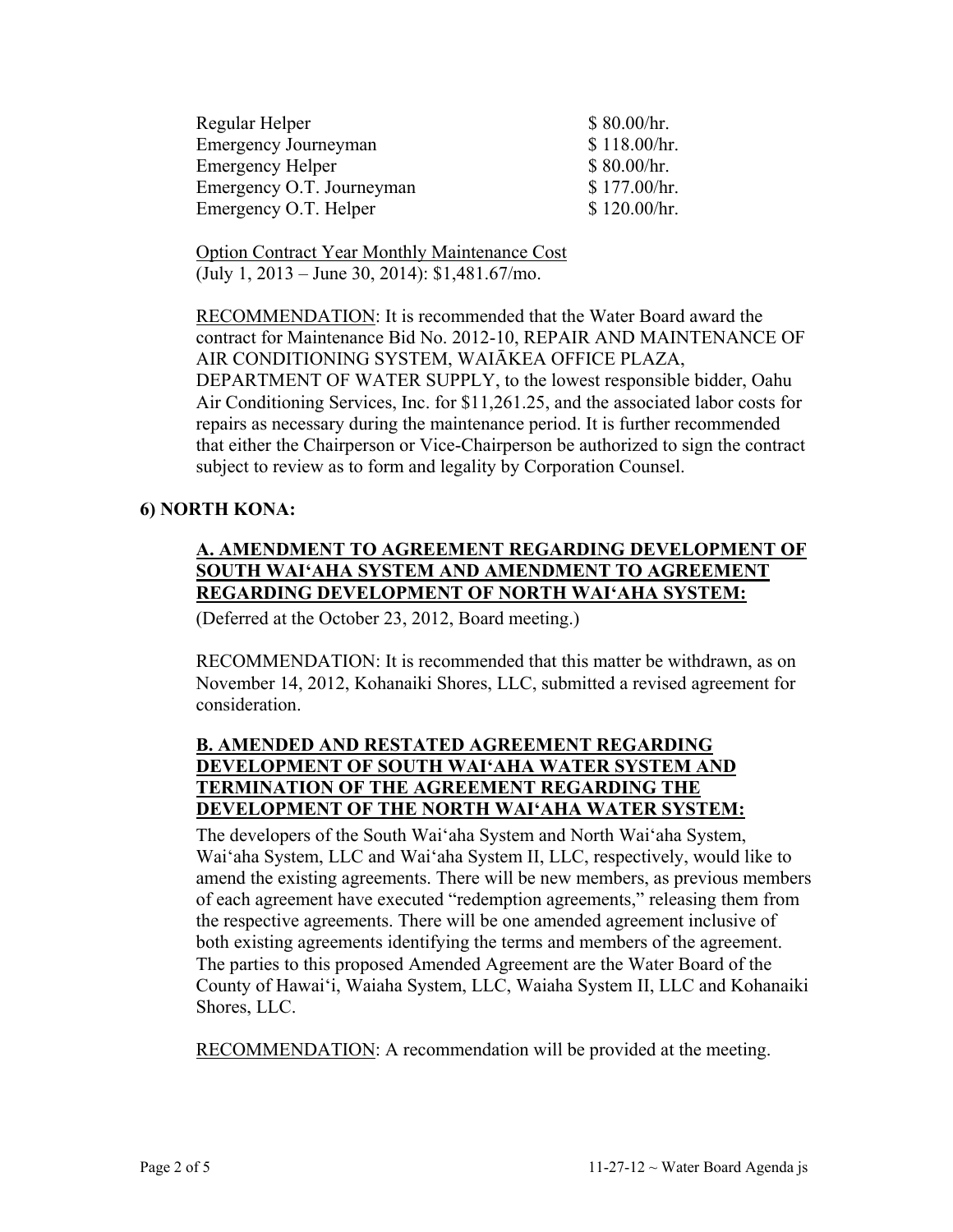## **7) KA'U:**

## **A. HAWAIIAN OCEAN VIEW ESTATES STANDPIPE METER ALLOCATION—RE-DOING SIGN-UP PROCESS:**

For discussion and possible action. The DWS proposes to terminate the existing allocation of meters, and allow a lottery to re-allocate the standpipe meters, such that five (5) meters will be allocated to Public Utilities Commission-licensed water haulers, one (1) meter will be allocated to a community association, and four (4) meters will be allocated for general usage (i.e., commercial/agricultural/ industrial). No more than one meter per hauler/business/individual/family will be allowed.

## **B. EXECUTIVE SESSION RE: RE-DOING SIGN-UP FOR HAWAIIAN OCEAN VIEW ESTATES STANDPIPE METERS:**

The Water Board anticipates convening an executive meeting, closed to the public, pursuant to Hawai'i Revised Statutes, under 92-5(a)(4) to consult with the Water Board's attorney on questions and issues pertaining to the Water Board's powers, duties, privileges, immunities and liabilities. A two-thirds vote, pursuant to HRS Section 92-4, is necessary to hold an executive meeting.

## **8) MISCELLANEOUS:**

## **A. DEDICATION OF WATER SYSTEMS:**

The Department has received the following documents for action by the Water Board. The water systems have been constructed in accordance with the Department's standards and are in acceptable condition for dedication.

## **1. LICENSE NO. 775**

Lālāmilo Off-Site Water System Licensor: State of Hawai'i Department of Hawaiian Home Lands Tax Map Key: (3) 6-6-001: portion 077 and 010 Final Inspection Date: November 15, 2012 Water System Cost: \$ 814,651.00

RECOMMENDATION: It is recommended that the Water Board accept these documents subject to the approval of the Corporation Counsel, and that either the Chairperson or the Vice-Chairperson be authorized to sign the documents.

# **B. AD HOC FINANCE COMMITTEE REPORT:**

The Water Board's Ad Hoc Finance Committee Chairperson, Mr. Art Taniguchi, has been investigating the three focus areas (DWS's policies on credit card use, cash control and vehicle take-home), which encompass the scope of the Committee's work. At this meeting, the Committee may do the following:

• Discussion of DWS's cash handling procedures and proposed changes. Discussion may include a possible switchover to Oahu's billing system.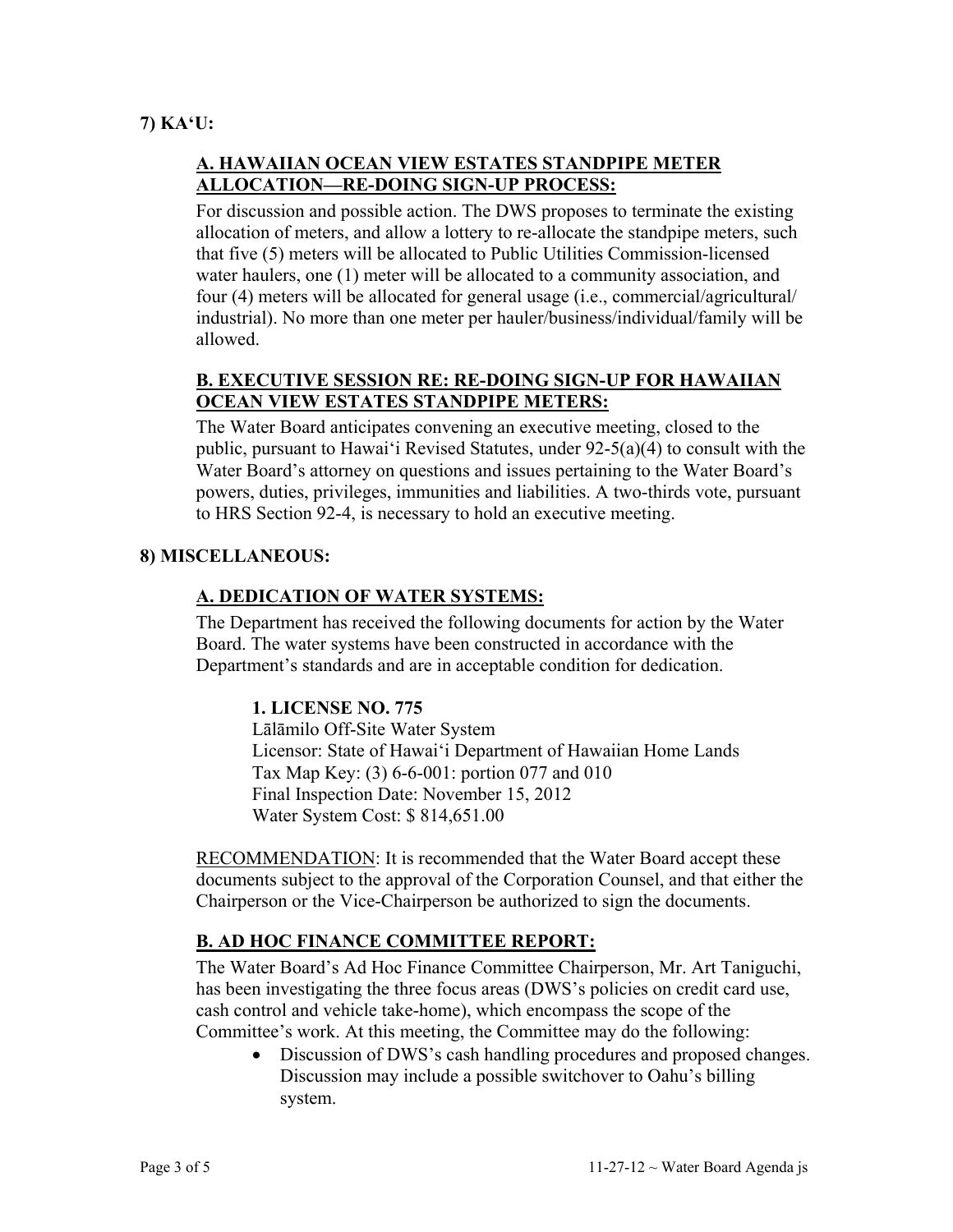## **C. PROPOSED RULE CHANGES TO DEPARTMENT OF WATER SUPPLY RULES 3-5 AND 3- 11, REGARDING NEED FOR COMPLIANCE WITH ALL LAWS, RULES AND REGULATIONS:**

The Department proposes to add the following language to Rules 3-5 and 3-11 (a Ramseyer version of the proposed rules is available on the Department's website):

3-5 (15): An applicant for water service from a Department of Water Supply standpipe facility shall pay a fee, prior to installation, equal to the Department's estimate of the cost to install, maintain and remove the meter. In addition, the applicant shall pay the monthly standby and consumption charge at rates established by the Board. All applicants/consumers shall comply with all applicable federal, state and county laws, rules and/or regulations.

 $3-11(2)$  Water service may be discontinued for any of the following reasons: **(b) Noncompliance with federal, state and county laws, [R]rules and [R]regulations. If the consumer fails to comply with any applicable federal, state or county, laws, rules and/or regulations, [of these Rules** 

**and Regulations], the Department has the right to discontinue** 

# **D. ENERGY MANAGEMENT ANALYST UPDATE:**

The Energy Management Analyst will provide an update on significant changes or noteworthy areas relating to energy use and the Department's Green Initiatives.

# **E. MONTHLY PROGRESS REPORT:**

**service…** 

Submission of Progress Report of Projects by the Department. Department personnel will be available to respond to questions by the Board regarding the status/progress of any project.

# **F. REVIEW OF MONTHLY FINANCIAL STATEMENTS:**

Submission of financial statements and information relating to the financial status of the Department. Department personnel will be available to respond to questions by the Board relating to the financial status of the Department.

# **G. MANAGER-CHIEF ENGINEER'S REPORT:**

The Manager-Chief Engineer will provide an update or status on the following:

- 1. Palani Road Transmission Waterline Project
- 2. Kawailani Tank update
- 3. Pu'ukala/Kona Ocean View Properties Subdivision Improvement District Update
- 4. Public Information and Education Specialist Update
- 5. Employee of the Quarter

# **H. CHAIRPERSON'S REPORT:**

Chairperson will raise issues of interest to the Board.